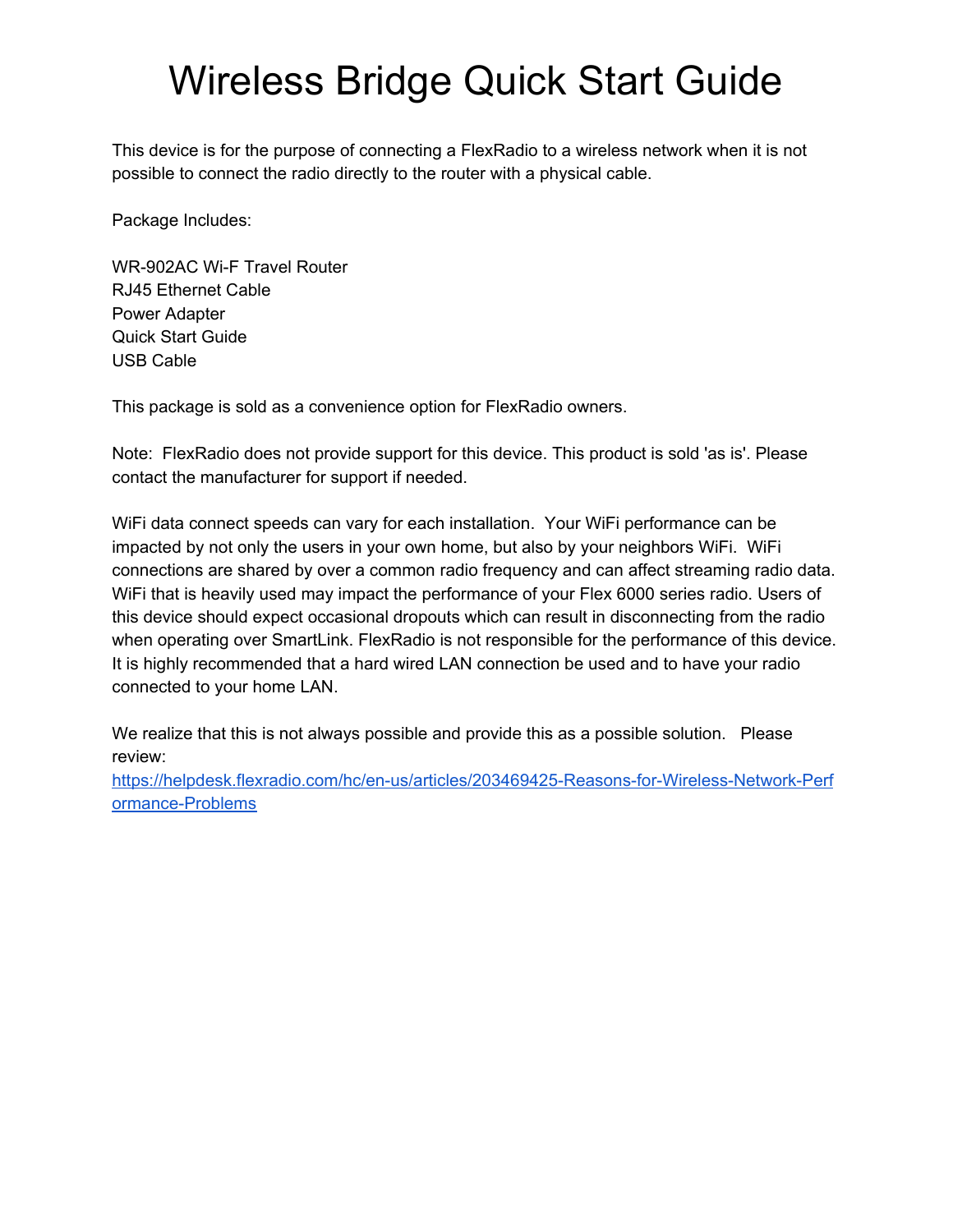## Setup Instructions

1. Set hub to "AP/Rng Ext/Client" setting on the side of the device



- 2. Plug in the device using supplied AC plug and USB adapter cord
- 3. On your smart phone select the wifi device "TP-Link\_XXXX". The XXXX will be a series of unique letters and numbers.
	- a. If you wish to do this from a computer or a laptop, then open your WiFi settings on your computer and connect to the TP-Link\_XXXX WiFI point.

| $W[-F]$                  |           |
|--------------------------|-----------|
|                          |           |
|                          |           |
|                          | $\bullet$ |
| Flex<br>CHOOSE A NETWORK |           |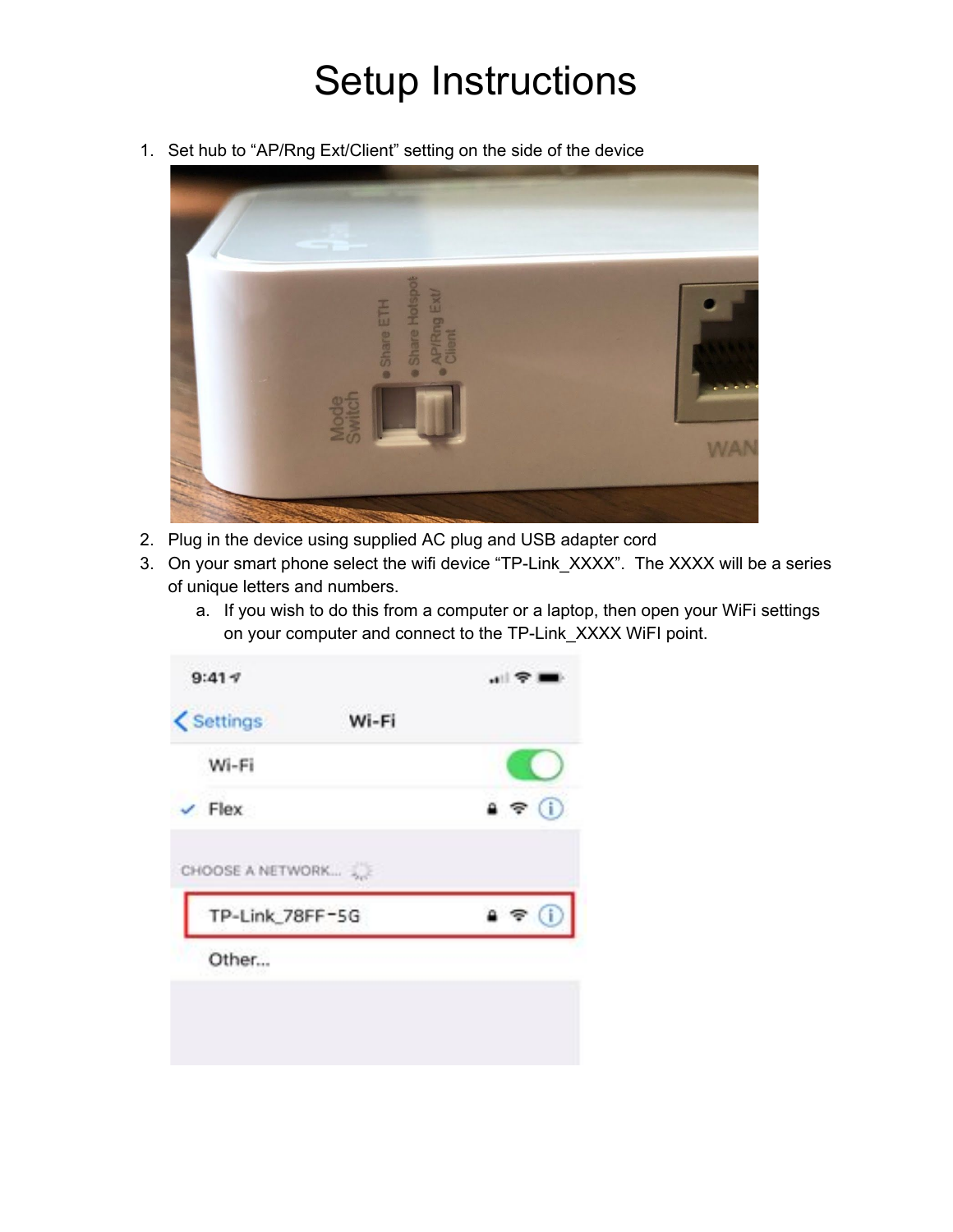4. Enter the wifi password listed under the *2nd barcode* on the back of your device. The number in the picture below is just a sample. Your number will be different.

| 5734<br><b>MADE IN CHINA</b><br><b>FCC ID:TE7WR902ACV3</b><br>IC:8853A-WR902ACV3<br>for indoor use only<br>This device complies with part 15 of the FCC Rules. Operation is subject to the<br>following two conditions: (1) This device may not cause harmful interference, and (2)<br>this device must accept any interference received, including interference that may<br>cause undesired operation. |
|---------------------------------------------------------------------------------------------------------------------------------------------------------------------------------------------------------------------------------------------------------------------------------------------------------------------------------------------------------------------------------------------------------|
| <b>MAC</b><br><b>Address</b><br><b>Default Access:</b><br>D8-0D-17-AF-78-FF<br>http://tplinkwifi.net<br><u> All albai boi la illig di di di illig i dil</u><br>Wireles<br>assword<br>44893729<br>Username: admin<br>/PIN<br>Password: admin<br>2.4G:TP-Link 78FF<br><b>SSID</b><br>5G:TP-Link 78FF 5G                                                                                                   |

- a. This is a temporary connection, so you do not want to remember this access point name and password if you are asked.
- 5. Once connected, use a browser on your smart phone open a Web Browser and go to: [http://tplinkwifi.net](http://tplinkwifi.net/)
- 6. Enter the user name and password (all lower case) as shown below and press Log in: USER: admin

PW: admin



| $\sim$ admin |        |  |
|--------------|--------|--|
| 0.0000       |        |  |
|              | Log In |  |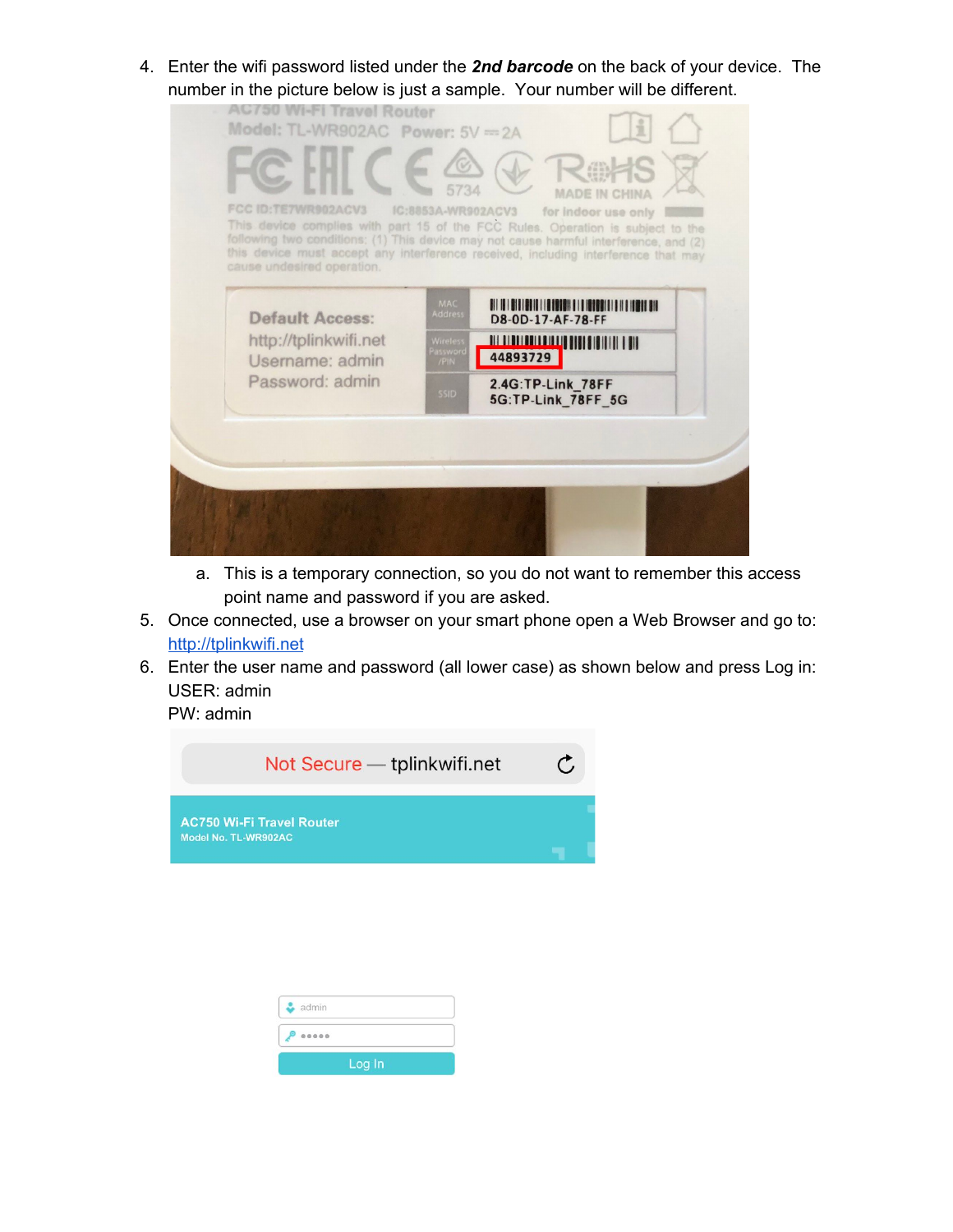- 7. On the next screen click "Wizard" to begin the setup process (do not click on Operational Mode)
- 8. Select "Client" as the "Operation Mode" Click Next
- 9. On the following screen locate the wifi router id you will be using by hitting SCAN. (This is NOT the tp-link router, this is your personal WiFi network) and click the "Connect" link at the far right of the table. This will prompt you to enter your wifi password. You may see many WiFI access points, so make sure you pick the same WiFi access point you use for your home. *(Note: the names on this screen are examples)*

| 9:44 $\tau$                 | $\blacksquare$                              |
|-----------------------------|---------------------------------------------|
|                             | Not Secure - tplinkwifi.net                 |
|                             |                                             |
|                             |                                             |
|                             |                                             |
|                             |                                             |
| SSID(to be bridged):        | Flex                                        |
| MAC Address(to be bridged): | e.g. 00:1D:0F:11:22:33<br>54:B8:0A:37:09:8A |
|                             | Scan                                        |
| Key Type:                   | WPA2-PSK<br>$\overline{\phantom{a}}$        |
|                             |                                             |
| Encryption:                 | AES                                         |
| Password:                   |                                             |
|                             |                                             |
|                             |                                             |
|                             | <b>Back</b><br><b>Next</b>                  |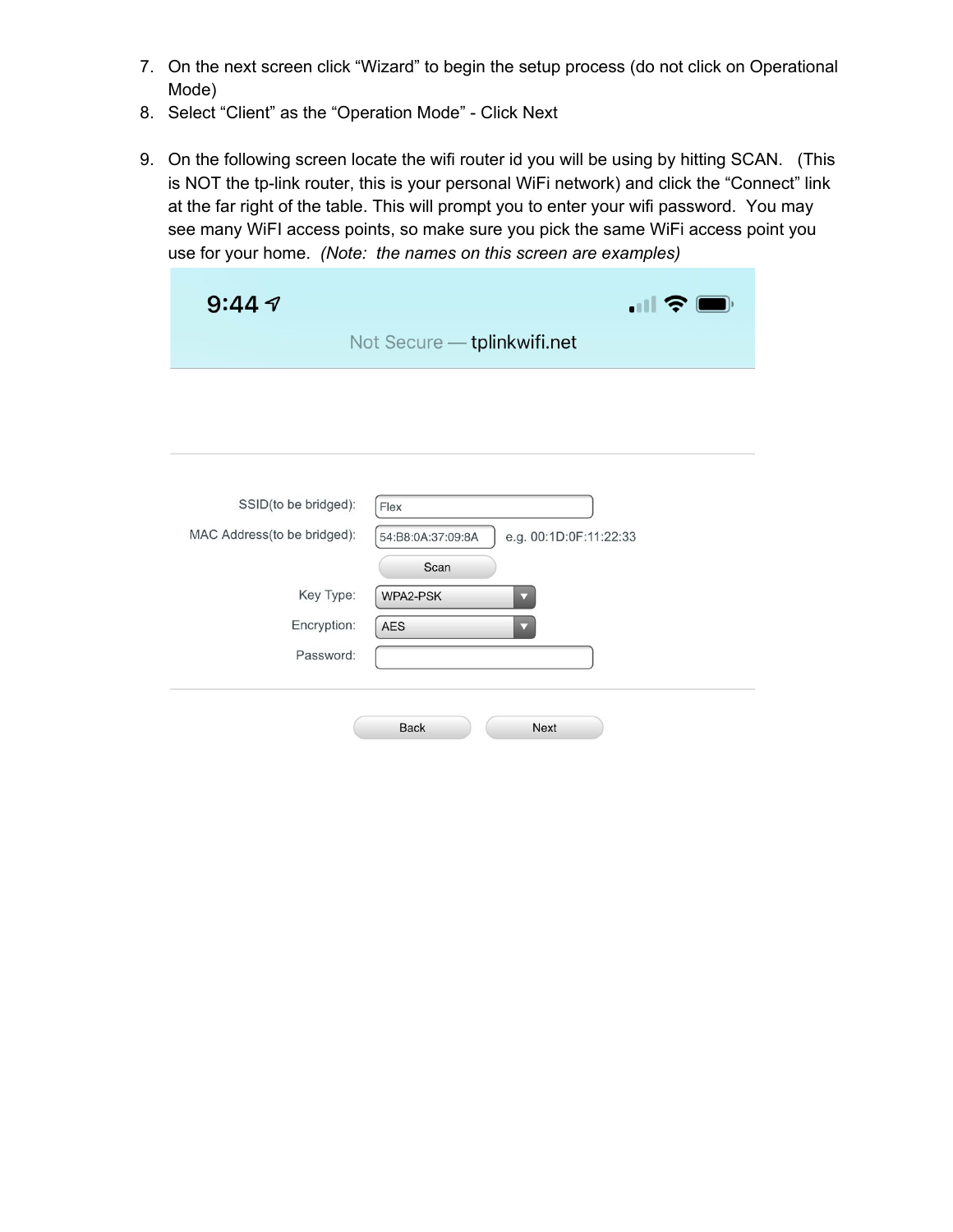10. On the following screen make sure the LAN Type is set to "Smart IP(DHCP)". Leave the IP Address and Subnet Mask fields blank. Make sure DHCP button does look like it is set to Enable, but in fact, it is greyed out so you can leave it as is.

| 9:447                       | . II S                                                                                                                               |
|-----------------------------|--------------------------------------------------------------------------------------------------------------------------------------|
|                             | Not Secure - tplinkwifi.net                                                                                                          |
|                             |                                                                                                                                      |
|                             |                                                                                                                                      |
|                             |                                                                                                                                      |
| LAN Type:                   | Smart IP(DHCP)<br>Note: The IP parameters cannot be configured if you<br>have chosen Smart IP(DHCP)                                  |
|                             | (In this situation the device will help you configure the<br>IP parameters automatically as you need).                               |
| IP Address:<br>Subnet Mask: | 192.168.0.1<br>255.255.255.0                                                                                                         |
|                             | We recommend you configure this AP with the same IP<br>subnet and subnet mask, but different IP address from<br>your root AP/Router. |
| <b>DHCP Server:</b>         | Enable $\bigcirc$ Disable                                                                                                            |

- 11. Click Next
- 12. The next screen will give you a "Congratulations" message. Confirm the settings and click "Finish" at the bottom of the page.

Next

- 13. After it completes the reboot process and *YOUR RADIO IS POWERED OFF*, connect the ethernet cable from your radio to the TP Link Hub. Also, make sure that you do provide power to the TP-LINK adapter in case you needed to move the TP-Link bridge to a new location. Use the supplied cables and power adapter.
- 14. Power up your FlexRadio

Back

15. You radio should now be available on your home wireless wireless network. You can test this by starting SmartSDR on a PC or Maestro that is connected to your home network.